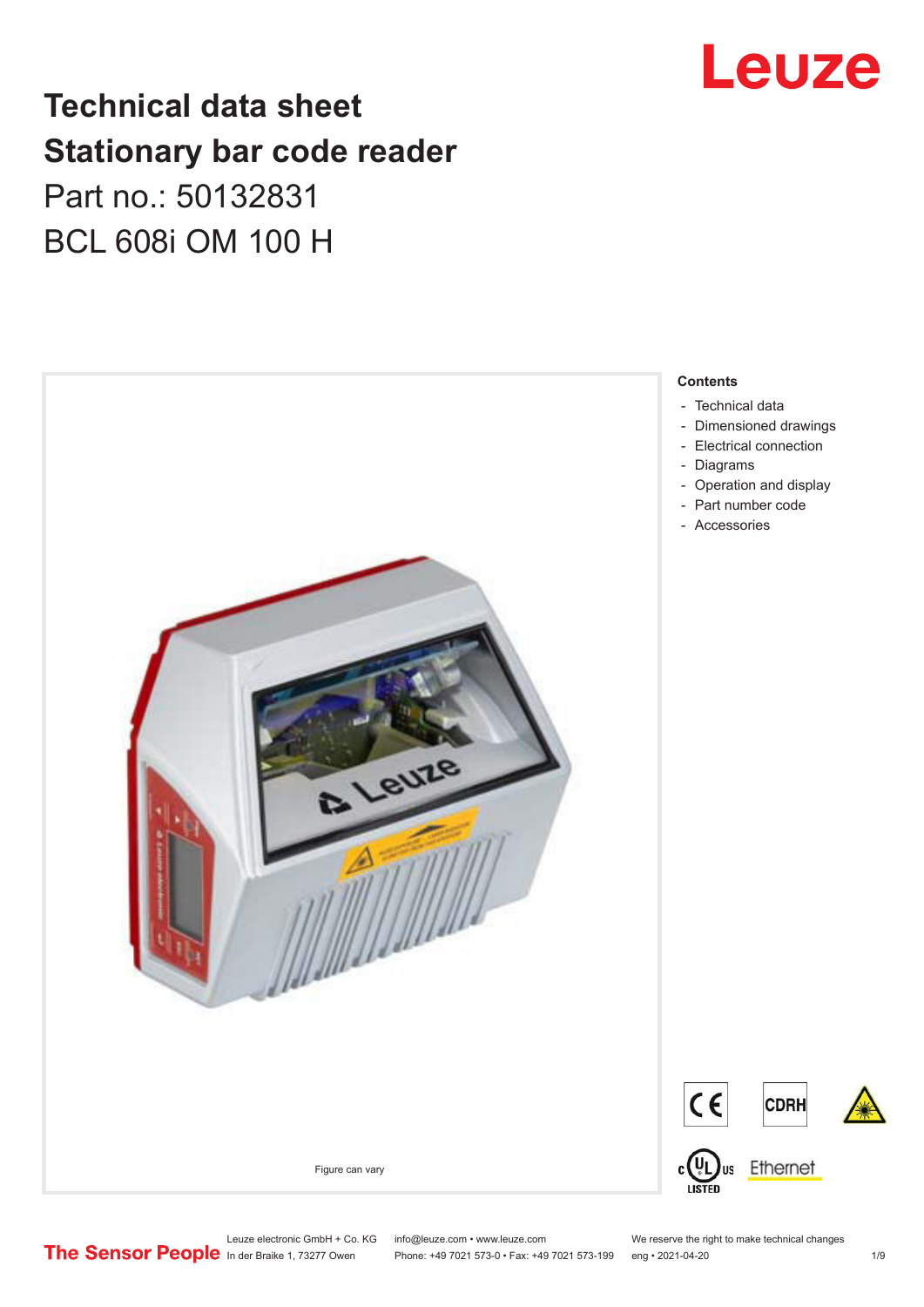## <span id="page-1-0"></span>**Technical data**

#### **Basic data**

| <b>Series</b>                    | <b>BCL 600i</b>                    |
|----------------------------------|------------------------------------|
| <b>Functions</b>                 |                                    |
| <b>Functions</b>                 | Alignment mode                     |
|                                  | AutoConfig                         |
|                                  | AutoControl                        |
|                                  | AutoReflAct                        |
|                                  | Code fragment technology           |
|                                  | Heating                            |
|                                  | <b>LED</b> indicator               |
|                                  | Reference code comparison          |
|                                  |                                    |
| <b>Characteristic parameters</b> |                                    |
| <b>MTTF</b>                      | 42.4 years                         |
| <b>Read data</b>                 |                                    |
| Code types, readable             | 2/5 Interleaved                    |
|                                  | Codabar                            |
|                                  | Code 128                           |
|                                  | Code 39                            |
|                                  | Code 93                            |
|                                  | <b>EAN 128</b>                     |
|                                  | <b>EAN 8/13</b>                    |
|                                  | <b>EAN Addendum</b>                |
|                                  | GS1 Databar Expanded               |
|                                  | <b>GS1 Databar Limited</b>         |
|                                  | <b>GS1 Databar Omnidirectional</b> |
|                                  | <b>UPC</b>                         |
| Scanning rate, typical           | $1,000$ scans/s                    |
| Bar codes per reading gate, max. | 64 Piece(s)                        |
| number                           |                                    |
| <b>Optical data</b>              |                                    |
| <b>Reading distance</b>          | 400  900 mm                        |
| <b>Light source</b>              | Laser, Blue                        |
| Laser light wavelength           | 405 nm                             |
| Laser class                      | 2, IEC/EN 60825-1:2007             |
| <b>Transmitted-signal shape</b>  | Continuous                         |
| Bar code contrast (PCS)          | 60 %                               |
| <b>Modulus size</b>              | $0.250.35$ mm                      |
| <b>Reading method</b>            | Oscillating-mirror scanner         |

**Beam deflection** Via rotating polygon wheel + stepping motor with mirror **Light beam exit** Zero position at side at angle less than 90° **Oscillating mirror frequency** 10 Hz **Max. swivel angle** 40

#### **Electrical data**

**Protective circuit** Polarity reversal protection

**Performance data Supply voltage U<sub>B</sub> Power consumption, max.** 14 W

10 ... 30 V, DC

#### **Inputs/outputs selectable Output current, max.** 60 mA **Number of inputs/outputs selectable** 4 Piece(s) **Voltage type, outputs** DC **Switching voltage, outputs** Typ.<br>Voltage type, inputs DC Typ.  $U_B / 0 V$ **Voltage type, inputs Switching voltage, inputs** Typ. Unit Ultimated States and States and States and States and States and States and States and States and States and States and States and States and States and States and States and States an Typ.  $U_B / 0 V$ **Input current, max.**

#### **Interface**

| Type                         | Ethernet                  |
|------------------------------|---------------------------|
| <b>Ethernet</b>              |                           |
| <b>Architecture</b>          | Client                    |
|                              | Server                    |
| <b>Address assignment</b>    | <b>DHCP</b>               |
|                              | Manual address assignment |
| <b>Transmission speed</b>    | 10 Mbit/s                 |
|                              | 100 Mbit/s                |
| <b>Function</b>              | Process                   |
| <b>Switch functionality</b>  | Integrated                |
| <b>Transmission protocol</b> | <b>TCP/IP</b>             |

#### **Service interface**

| <b>Type</b>                  | <b>USB</b>                 |
|------------------------------|----------------------------|
| <b>USB</b>                   |                            |
| <b>Function</b>              | Configuration via software |
|                              | Service                    |
|                              |                            |
| <b>Connection</b>            |                            |
| <b>Number of connections</b> | 5 Piece(s)                 |
| <b>Connection 1</b>          |                            |
| <b>Function</b>              | Service interface          |
| <b>Type of connection</b>    | <b>USB</b>                 |
| <b>Designation on device</b> | <b>SERVICE</b>             |
| <b>Connector type</b>        | USB 2.0 Standard-A         |
|                              |                            |
| <b>Connection 2</b>          |                            |
| <b>Function</b>              | Signal IN                  |
|                              | Signal OUT                 |
| <b>Type of connection</b>    | Connector                  |
| <b>Designation on device</b> | <b>SW IN/OUT</b>           |
| <b>Thread size</b>           | M <sub>12</sub>            |
| <b>Type</b>                  | Female                     |
| <b>Material</b>              | Metal                      |
| No. of pins                  | 5-pin                      |
| Encoding                     | A-coded                    |
|                              |                            |
| <b>Connection 3</b>          |                            |
| <b>Function</b>              | PWR / SW IN / OUT          |
| <b>Type of connection</b>    | Connector                  |
| <b>Designation on device</b> | <b>PWR</b>                 |
| <b>Thread size</b>           | M <sub>12</sub>            |
| <b>Type</b>                  | Male                       |
| <b>Material</b>              | Metal                      |
| No. of pins                  | 5-pin                      |
| Encoding                     | A-coded                    |
|                              |                            |

Leuze electronic GmbH + Co. KG info@leuze.com • www.leuze.com We reserve the right to make technical changes<br> **The Sensor People** in der Braike 1, 73277 Owen Phone: +49 7021 573-1 +49 7021 573-199 eng • 2021-04-20

Phone: +49 7021 573-0 • Fax: +49 7021 573-199 eng • 2021-04-20 2 2 /9

# Leuze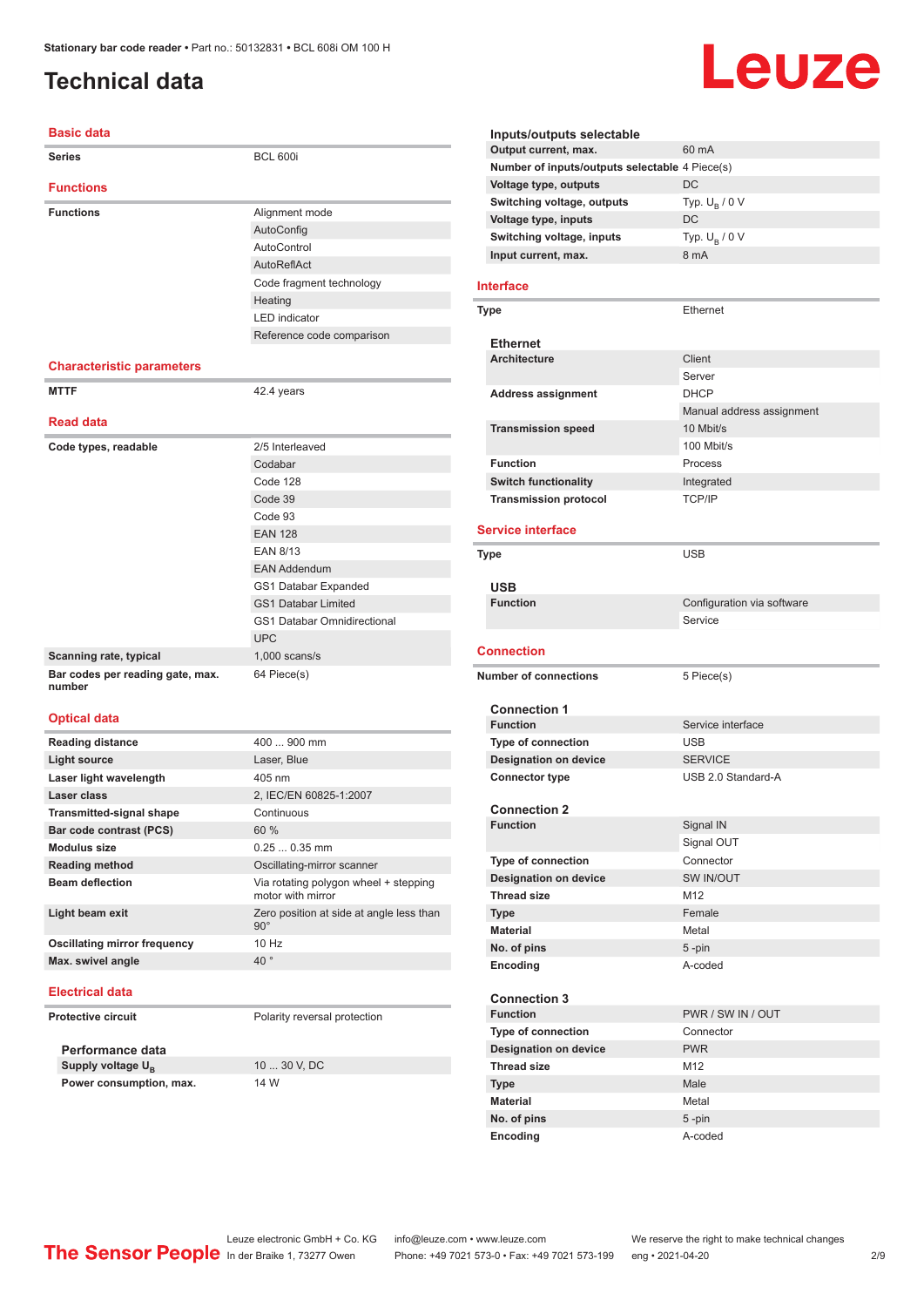## **Technical data**

## Leuze

| <b>Connection 4</b>          |                      |
|------------------------------|----------------------|
| <b>Function</b>              | <b>BUS IN</b>        |
| <b>Type of connection</b>    | Connector            |
| <b>Designation on device</b> | <b>HOST / BUS IN</b> |
| <b>Thread size</b>           | M <sub>12</sub>      |
| <b>Type</b>                  | Female               |
| <b>Material</b>              | Metal                |
| No. of pins                  | $4$ -pin             |
| Encoding                     | D-coded              |
|                              |                      |
| <b>Connection 5</b>          |                      |
| <b>Function</b>              | <b>BUS OUT</b>       |
| <b>Type of connection</b>    | Connector            |
| <b>Designation on device</b> | <b>BUS OUT</b>       |
| <b>Thread size</b>           | M <sub>12</sub>      |

#### **Mechanical data**

**Type Female No. of pins** 4 -pin

| Design                   | Cubic                        |
|--------------------------|------------------------------|
| Dimension (W x H x L)    | 173 mm x 84 mm x 147 mm      |
| <b>Housing material</b>  | Metal                        |
| <b>Metal housing</b>     | Diecast aluminum             |
| Lens cover material      | Glass                        |
| Net weight               | 1,500q                       |
| <b>Housing color</b>     | Red, RAL 3000                |
|                          | Silver                       |
| <b>Type of fastening</b> | Dovetail grooves             |
|                          | Mounting thread              |
|                          | Via optional mounting device |

#### **Operation and display**

| Type of display              | I FD                                                                       |  |
|------------------------------|----------------------------------------------------------------------------|--|
|                              | Monochromatic graphical display,<br>128x64 pixel, with background lighting |  |
| <b>Number of LEDs</b>        | 2 Piece(s)                                                                 |  |
| <b>Type of configuration</b> | Via web browser                                                            |  |
| <b>Operational controls</b>  | Button(s)                                                                  |  |
|                              | Via service interface                                                      |  |

#### **Environmental data**

| Ambient temperature, operation                      | $-3540 °C$                     |
|-----------------------------------------------------|--------------------------------|
| Ambient temperature, storage                        | $-20$ 70 °C                    |
| Relative humidity (non-condensing)                  | 90%                            |
| Extraneous light tolerance on the bar<br>code, max. | $2,000$ $\overline{\text{lx}}$ |
|                                                     |                                |

#### **Certifications**

| Degree of protection                                               | IP 65                    |
|--------------------------------------------------------------------|--------------------------|
| <b>Protection class</b>                                            | Ш                        |
| <b>Certifications</b>                                              | c UL US                  |
| Test procedure for EMC in accordance                               | EN 55022                 |
| with standard                                                      | EN 61000-4-2, -3, -4, -6 |
|                                                                    | EN 61000-6-2             |
| Test procedure for shock in<br>accordance with standard            | IEC 60068-2-27, test Ea  |
| Test procedure for continuous shock<br>in accordance with standard | IEC 60068-2-29, test Eb  |
| Test procedure for vibration in<br>accordance with standard        | IEC 60068-2-6, test Fc   |
| <b>US patents</b>                                                  | US 6,854,649 B           |
| Classification                                                     |                          |

#### **Classification**

| <b>Customs tariff number</b> | 84719000 |
|------------------------------|----------|
| eCl@ss 5.1.4                 | 27280102 |
| $eC/\omega$ ss 8.0           | 27280102 |
| eCl@ss 9.0                   | 27280102 |
| eCl@ss 10.0                  | 27280102 |
| eCl@ss 11.0                  | 27280102 |
| <b>ETIM 5.0</b>              | EC002550 |
| <b>ETIM 6.0</b>              | EC002550 |
| <b>ETIM 7.0</b>              | EC002550 |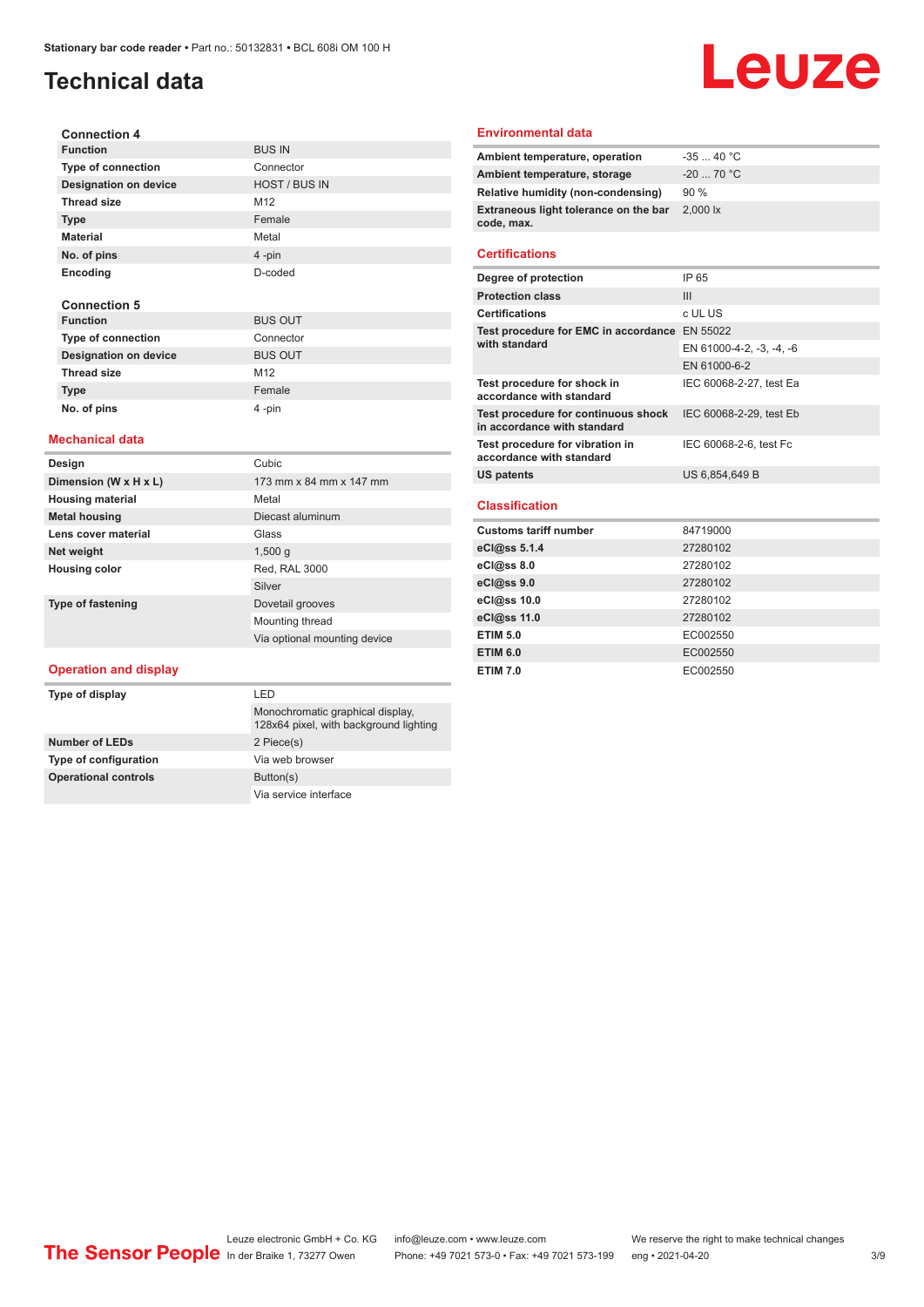## <span id="page-3-0"></span>**Dimensioned drawings**

All dimensions in millimeters



## **Electrical connection**

| <b>Connection 1</b>       | <b>SERVICE</b>     |
|---------------------------|--------------------|
| <b>Function</b>           | Service interface  |
| <b>Type of connection</b> | <b>USB</b>         |
| <b>Connector type</b>     | USB 2.0 Standard-A |

| Pin<br><b>Pin assignment</b> |  |
|------------------------------|--|
| +5 V DC                      |  |
| DATA-<br>$\overline{2}$      |  |
| DATA+<br>3                   |  |
| <b>GND</b><br>$\overline{4}$ |  |

## **Leuze**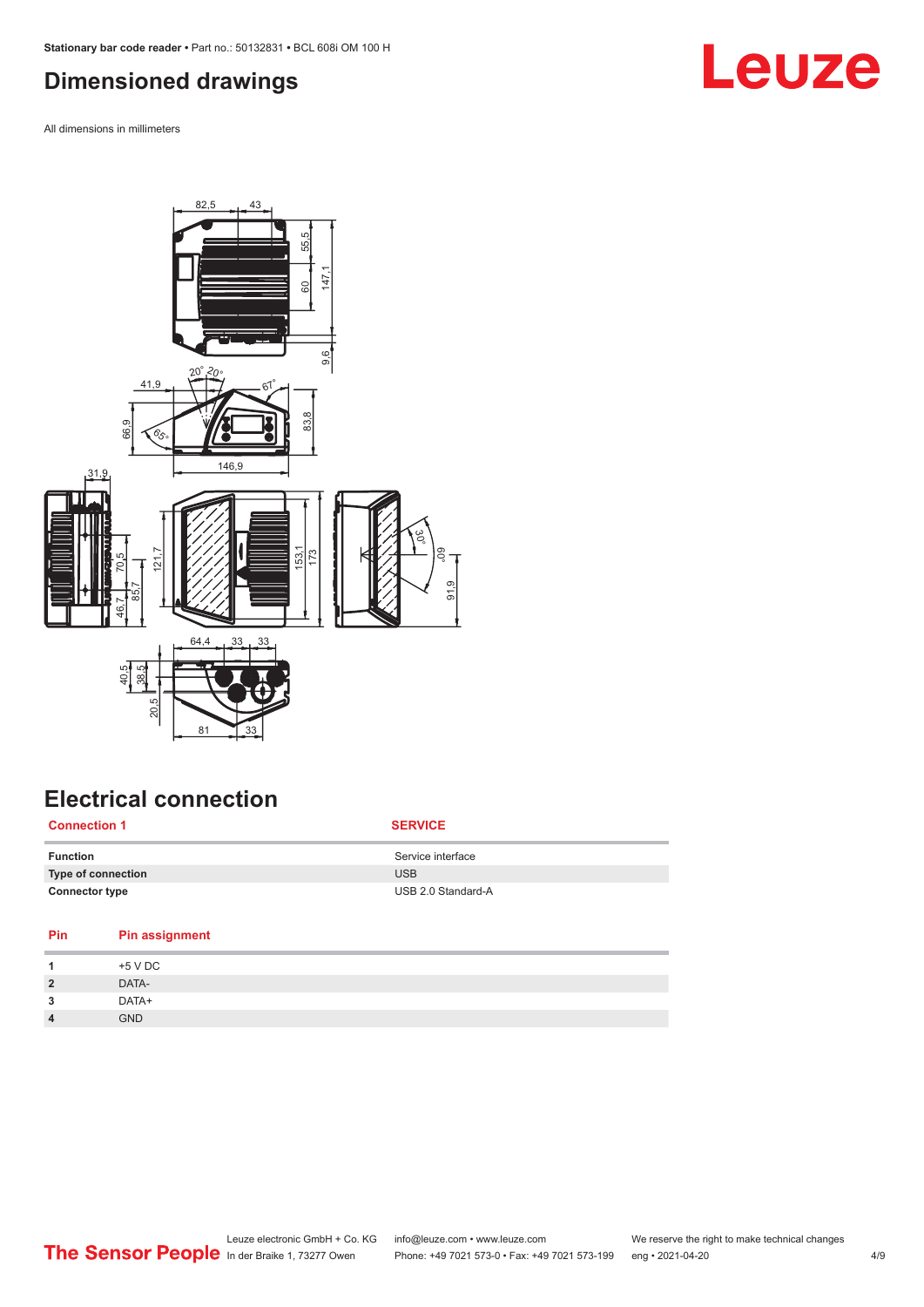## **Electrical connection**

#### **Connection 2 SW IN/OUT**

| <b>Function</b>    | Signal IN  |
|--------------------|------------|
|                    | Signal OUT |
| Type of connection | Connector  |
| <b>Thread size</b> | M12        |
| <b>Type</b>        | Female     |
| <b>Material</b>    | Metal      |
| No. of pins        | $5$ -pin   |
| Encoding           | A-coded    |

### **Pin Pin assignment**

|                | <b>VOUT</b>       |
|----------------|-------------------|
| $\overline{2}$ | SWIO <sub>1</sub> |
| 3              | <b>GND</b>        |
| 4              | SWIO <sub>2</sub> |
| 5              | <b>FE</b>         |

## 3 1 5 4

2

#### **Connection 3 PWR**

| <b>Function</b>           | PWR / SW IN / OUT |
|---------------------------|-------------------|
| <b>Type of connection</b> | Connector         |
| <b>Thread size</b>        | M12               |
| <b>Type</b>               | Male              |
| <b>Material</b>           | Metal             |
| No. of pins               | $5$ -pin          |
| Encoding                  | A-coded           |

#### **Pin Pin assignment**

|                | <b>VIN</b>        |  |
|----------------|-------------------|--|
| $\overline{2}$ | SWIO <sub>3</sub> |  |
| 3              | GND               |  |
| 4              | SWIO 4            |  |
| 5              | FE                |  |

#### **Connection 4 HOST** / BUS IN

| <b>Function</b>    | <b>BUS IN</b> |
|--------------------|---------------|
| Type of connection | Connector     |
| <b>Thread size</b> | M12           |
| <b>Type</b>        | Female        |
| <b>Material</b>    | Metal         |
| No. of pins        | 4-pin         |
| Encoding           | D-coded       |

#### **Pin Pin assignment**

| $\mathbf{1}$   | TD+   |
|----------------|-------|
| $\overline{2}$ | $RD+$ |
| 3              | TD-   |
| $\overline{4}$ | RD-   |





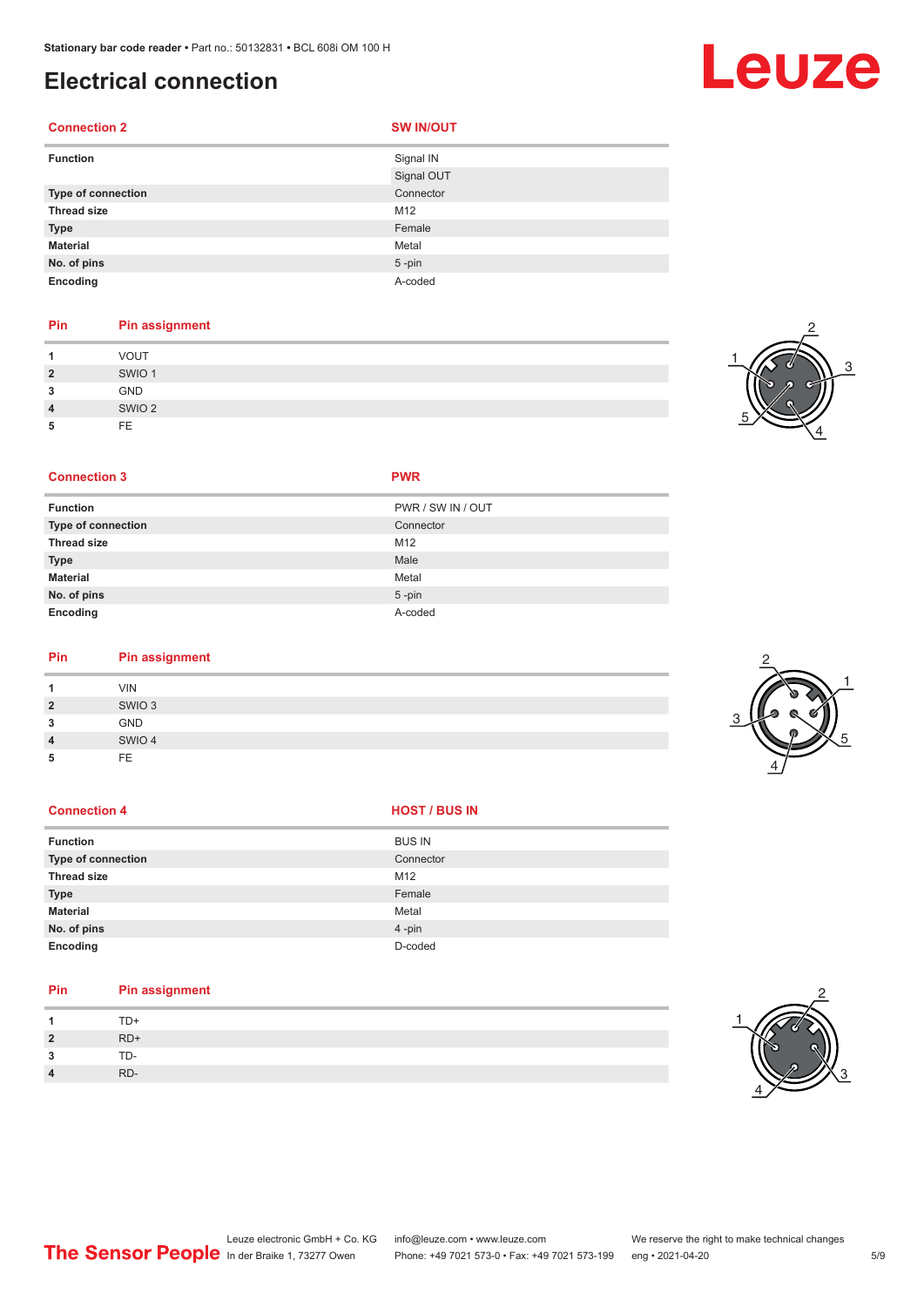**Connection 5 BUS OUT** 

## <span id="page-5-0"></span>**Electrical connection**

### **Function** BUS OUT **Type of connection** Connection Connector Connector **Thread size** M12 **Type** Female **Material** Metal **No. of pins** 4 -pin **Encoding** D-coded

| Pin | <b>Pin assignment</b> |
|-----|-----------------------|
|     | TD+                   |
| 2   | $RD+$                 |
| ∍   | TD-                   |
|     | RD-                   |



Leuze

## **Diagrams**

### Reading field curve - Medium Density



y Reading field width [mm]

x Reading field distance [mm]



2 Module = 0.3 mm: 400 mm - 800 mm (400 mm depth of field)

3 Module = 0.35 mm: 400 mm - 900 mm (500 mm depth of field)



Leuze electronic GmbH + Co. KG info@leuze.com • www.leuze.com We reserve the right to make technical changes<br>
The Sensor People in der Braike 1, 73277 Owen Phone: +49 7021 573-0 • Fax: +49 7021 573-199 eng • 2021-04-20 Phone: +49 7021 573-0 • Fax: +49 7021 573-199 eng • 2021-04-20 6/9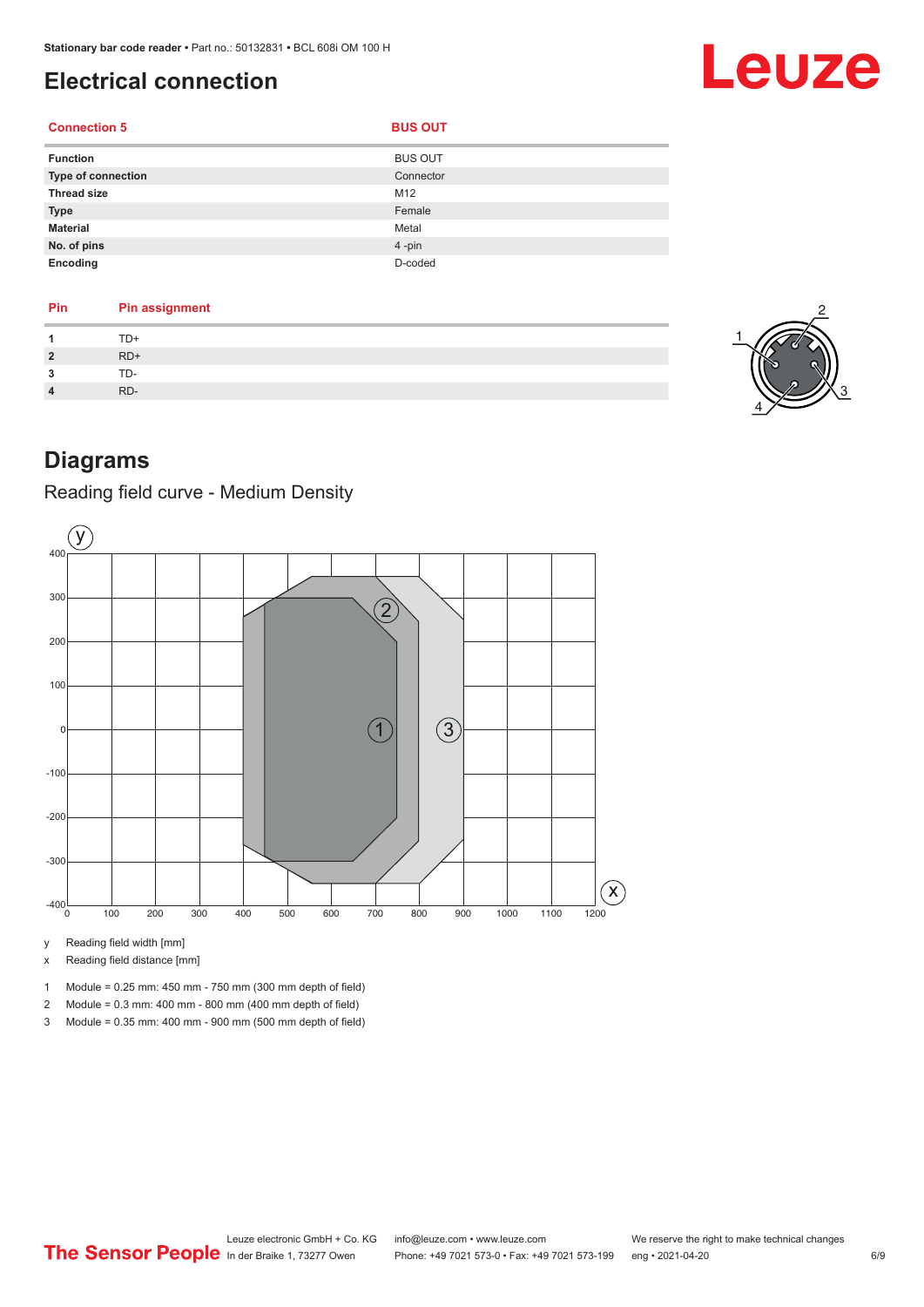## <span id="page-6-0"></span>**Diagrams**

### Reading field curve - Medium Density



z Reading field height [mm]

x Reading field distance [mm]

1 Module = 0.25 mm: 450 mm - 750 mm (300 mm depth of field)

2 Module = 0.3 mm: 400 mm - 800 mm (400 mm depth of field)

3 Module = 0.35 mm: 400 mm - 900 mm (500 mm depth of field)

## **Operation and display**

| LED            |                          | <b>Display</b>           | <b>Meaning</b>            |  |
|----------------|--------------------------|--------------------------|---------------------------|--|
| 1              | <b>PWR</b>               | Off                      | No supply voltage         |  |
|                |                          | Green, flashing          | Initialization            |  |
|                |                          | Green, continuous light  | Device OK                 |  |
|                |                          | Orange, flashing         | Service operation         |  |
|                |                          | Orange, continuous light | Reset                     |  |
|                |                          | Red, flashing            | Device OK, warning set    |  |
|                |                          | Red, continuous light    | Device error              |  |
| $\overline{2}$ | <b>NET</b>               | Off                      | No supply voltage         |  |
|                |                          | Green, flashing          | <b>BUS</b> initialization |  |
|                |                          | Green, continuous light  | Bus operation ok          |  |
|                | Orange, flashing         | Service mode             |                           |  |
|                | Orange, continuous light | Reset                    |                           |  |
|                |                          | Red, flashing            | Communication error       |  |
|                |                          | Red, continuous light    | Network error             |  |

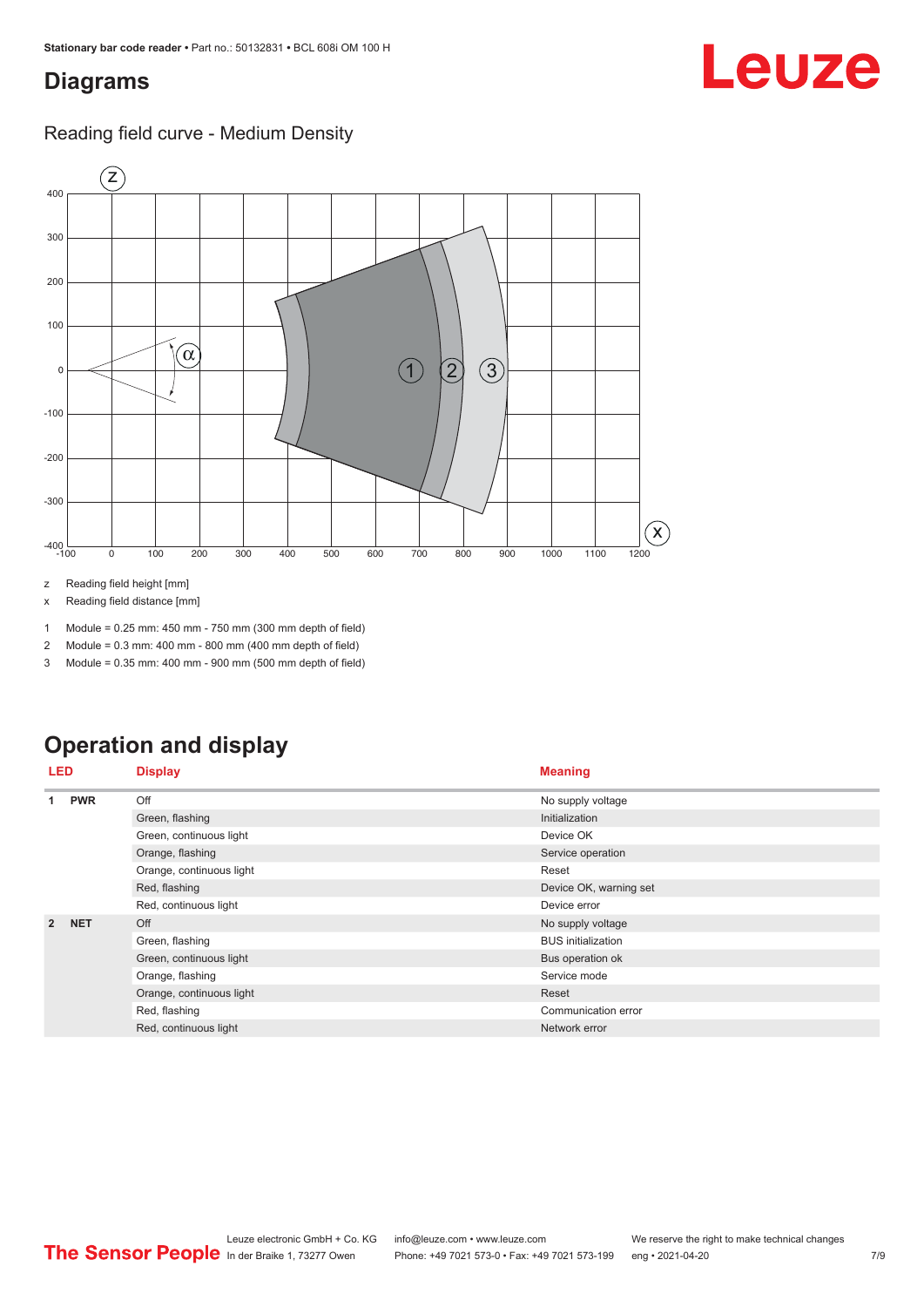## <span id="page-7-0"></span>**Part number code**

Part designation: **BCL XXXX YYZ AAA B**



| <b>BCL</b>  | <b>Operating principle</b><br>BCL: bar code reader                                                                                                                                           |
|-------------|----------------------------------------------------------------------------------------------------------------------------------------------------------------------------------------------|
| <b>XXXX</b> | Series/interface (integrated fieldbus technology)<br>600i: RS 232/RS 422/ RS 485 (multiNet master)<br>601i: RS 485 (multiNet slave)<br>604i: PROFIBUS DP<br>608i: Ethernet<br>648i: PROFINET |
| YY          | <b>Scanning principle</b><br>S: line scanner (single line)<br>O: oscillating-mirror scanner (oscillating mirror)                                                                             |
| z           | <b>Optics</b><br>N: High Density (close)<br>M: Medium Density (medium distance)<br>F: Low Density (remote)<br>L: Long Range (very large distances)                                           |
| AAA         | <b>Beam exit</b><br>100: lateral<br>102: front                                                                                                                                               |
| <b>BB</b>   | <b>Special equipment</b><br>H: with heating                                                                                                                                                  |
| <b>Note</b> |                                                                                                                                                                                              |
|             | $\&$ A list with all available device types can be found on the Leuze website at www.leuze.com.                                                                                              |

## **Accessories**

### Connection technology - Connection cables

|                      | Part no. | <b>Designation</b>     | <b>Article</b>   | <b>Description</b>                                                                                                                                         |
|----------------------|----------|------------------------|------------------|------------------------------------------------------------------------------------------------------------------------------------------------------------|
| §<br><b>ALL</b><br>₽ | 50132079 | KD U-M12-5A-V1-<br>050 | Connection cable | Connection 1: Connector, M12, Axial, Female, A-coded, 5-pin<br>Connection 2: Open end<br>Shielded: No<br>Cable length: 5,000 mm<br>Sheathing material: PVC |

## Connection technology - Interconnection cables

|            |               | Part no. | <b>Designation</b>                     | <b>Article</b>        | <b>Description</b>                                                                                                                                                                                                               |
|------------|---------------|----------|----------------------------------------|-----------------------|----------------------------------------------------------------------------------------------------------------------------------------------------------------------------------------------------------------------------------|
| $D_0$<br>H | $\circ \circ$ | 50107726 | KB USB A - USB A                       | Interconnection cable | Suitable for interface: USB<br>Connection 1: USB<br>Connection 2: USB<br>Shielded: Yes<br>Cable length: 1,800 mm<br>Sheathing material: PVC                                                                                      |
|            |               | 50137078 | <b>KSS ET-M12-4A-</b><br>M12-4A-P7-050 | Interconnection cable | Suitable for interface: Ethernet<br>Connection 1: Connector, M12, Axial, Male, D-coded, 4-pin<br>Connection 2: Connector, M12, Axial, Male, D-coded, 4-pin<br>Shielded: Yes<br>Cable length: 1,000 mm<br>Sheathing material: PUR |